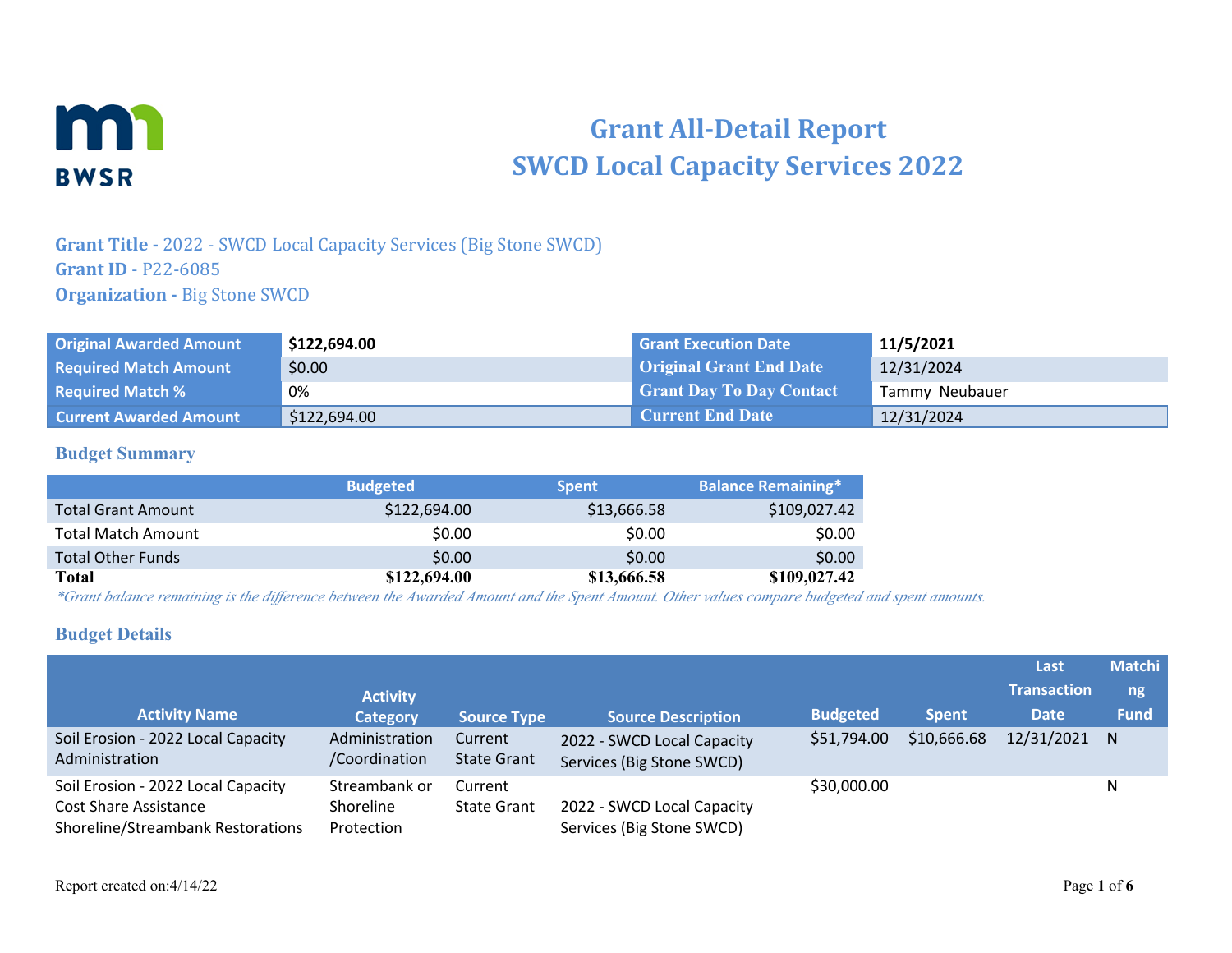|                                                                   | <b>Activity</b>                         |                               |                                                         |                 |              | Last<br><b>Transaction</b> | <b>Matchi</b><br>ng, |
|-------------------------------------------------------------------|-----------------------------------------|-------------------------------|---------------------------------------------------------|-----------------|--------------|----------------------------|----------------------|
| <b>Activity Name</b>                                              | <b>Category</b>                         | <b>Source Type</b>            | <b>Source Description</b>                               | <b>Budgeted</b> | <b>Spent</b> | <b>Date</b>                | <b>Fund</b>          |
| Soil Erosion - 2022 Local Capacity<br>Education/Information       | Education/Info<br>rmation               | Current<br><b>State Grant</b> | 2022 - SWCD Local Capacity<br>Services (Big Stone SWCD) | \$100.00        |              |                            | N                    |
| Soil Erosion - 2022 Local Capacity<br>Equipment/Supplies          | Supplies/Equip<br>ment                  | Current<br><b>State Grant</b> | 2022 - SWCD Local Capacity<br>Services (Big Stone SWCD) | \$4,800.00      |              |                            | N                    |
| Soil Erosion - 2022 Local Capacity<br><b>Technical Assistance</b> | Technical/Engi<br>neering<br>Assistance | Current<br><b>State Grant</b> | 2022 - SWCD Local Capacity<br>Services (Big Stone SWCD) | \$36,000.00     | \$2,999.90   | 12/31/2021                 | N.                   |

# **Activity Details Summary**

| <b>Activity Details</b>             | <b>Total Action Count</b> | <b>Total Activity Mapped</b> |                  | <b>Proposed Size / Unit</b> | <b>Actual Size / Unit</b> |
|-------------------------------------|---------------------------|------------------------------|------------------|-----------------------------|---------------------------|
|                                     |                           |                              |                  |                             |                           |
| <b>Proposed Activity Indicators</b> |                           |                              |                  |                             |                           |
| <b>Activity Name</b>                | <b>Indicator Name</b>     | <b>Value &amp; Units</b>     | <b>Waterbody</b> | <b>Calculation Tool</b>     | <b>Comments</b>           |
| <b>Final Indicators Summary</b>     |                           |                              |                  |                             |                           |

|  | <b>Indicator Name</b> | <b>Total Value</b> | Unit |  |
|--|-----------------------|--------------------|------|--|
|--|-----------------------|--------------------|------|--|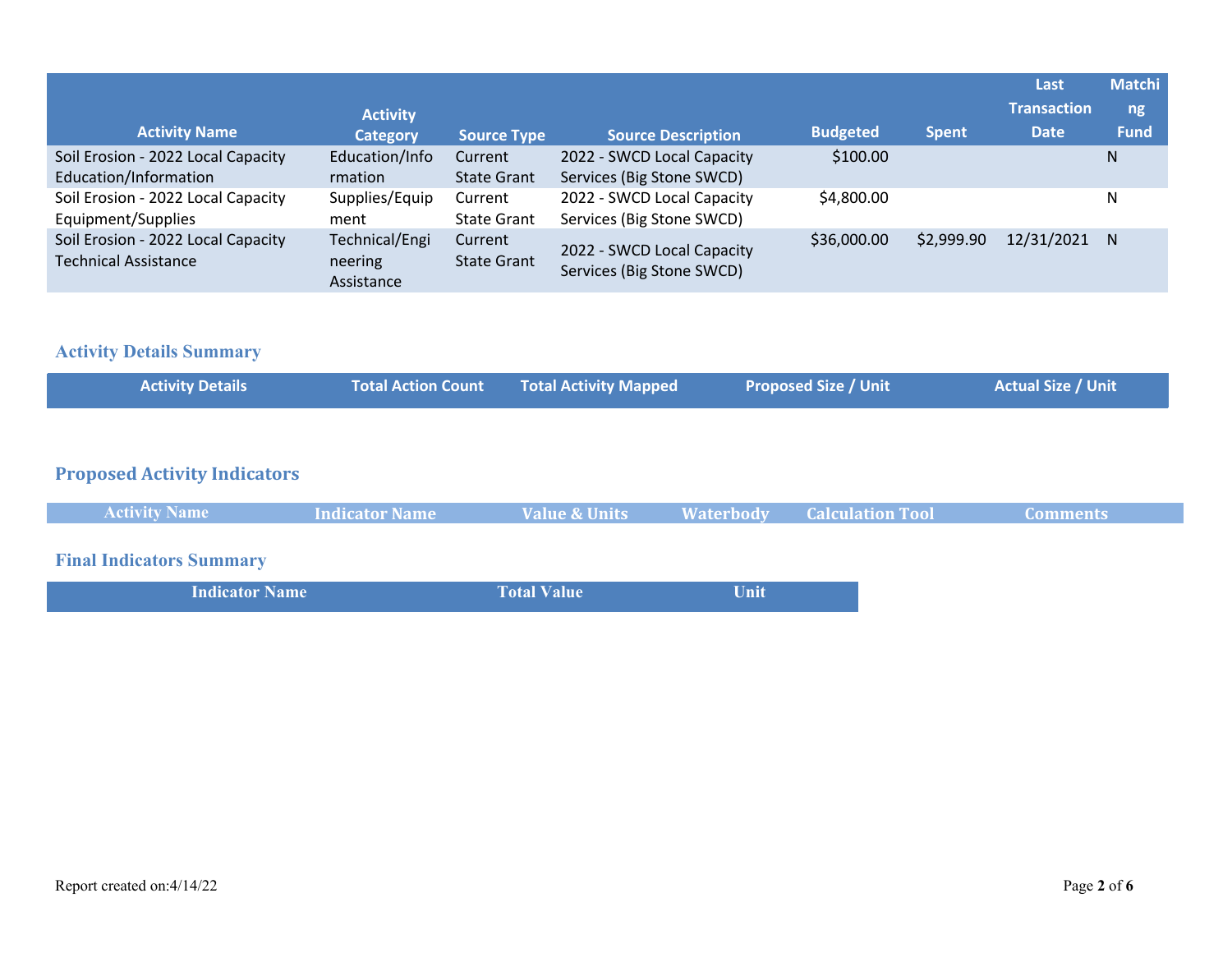### **Grant Activity**

| <b>Grant Activity - Soil Erosion - 2022 Local Capacity Administration</b> |                                                                                                                                                                                                                                                                                                                                                                                                                                                                                                                          |                 |  |
|---------------------------------------------------------------------------|--------------------------------------------------------------------------------------------------------------------------------------------------------------------------------------------------------------------------------------------------------------------------------------------------------------------------------------------------------------------------------------------------------------------------------------------------------------------------------------------------------------------------|-----------------|--|
| <b>Description</b>                                                        | Soil Erosion - 2022 Local Capacity Administration. Ref: Big Stone County Comprehensive Local Water Management Plan.<br>This activity will provide for administrative time regarding continued workload, training, and reporting. The District<br>Manager will be responsible for administering, guiding, and coordinating staff and partners while balancing the financial<br>affairs and the operations of the District. This activity will be utilized to continue providing pay increases to retain quality<br>staff. |                 |  |
| <b>Category</b>                                                           | ADMINISTRATION/COORDINATION                                                                                                                                                                                                                                                                                                                                                                                                                                                                                              |                 |  |
| <b>Start Date</b>                                                         | $7-Nov-21$                                                                                                                                                                                                                                                                                                                                                                                                                                                                                                               | <b>End Date</b> |  |
| <b>Has Rates and Hours?</b>                                               | <b>Yes</b>                                                                                                                                                                                                                                                                                                                                                                                                                                                                                                               |                 |  |
| <b>Actual Results</b>                                                     | Administration: workload, training, and reporting. The District Manager is responsible for administering, guiding and<br>coordinating staff and partners while balancing the financial affairs and the operations of the District.<br>11/7/2021-12/31/2021:<br>District Manager - 168.75 hrs @ \$63.21/hr = \$10,666.68                                                                                                                                                                                                  |                 |  |
|                                                                           |                                                                                                                                                                                                                                                                                                                                                                                                                                                                                                                          |                 |  |
|                                                                           | <b>Grant Activity - Soil Erosion - 2022 Local Capacity Cost Share Assistance Shoreline/Streambank Restorations</b>                                                                                                                                                                                                                                                                                                                                                                                                       |                 |  |

| <b>Description</b>          | Soil Erosion - 2022 Local Capacity Cost Share Assistance for Agricultural Projects/Shoreline/Streambank Projects. Ref: Big<br>Stone County Comprehensive Local Water Management Plan - Cost Share Program Requirements Section A. High Priority<br>Erosion Problems. This activity will provide cost share assistance to landowners who participate in highly valuable BMPs.<br>Examples of these streambank and shoreline protection BMPs include, but are not limited to filter strips, shoreline<br>restoration projects, streambank and shoreline protection, technical and financial assistance to achieve compliance with<br>existing regulations, incorporation of cover crops, conservation tillage, or other practices that filter sediment, reduce soil |
|-----------------------------|-------------------------------------------------------------------------------------------------------------------------------------------------------------------------------------------------------------------------------------------------------------------------------------------------------------------------------------------------------------------------------------------------------------------------------------------------------------------------------------------------------------------------------------------------------------------------------------------------------------------------------------------------------------------------------------------------------------------------------------------------------------------|
|                             | erosion, and protect surface water quality. Available cost share funds will be awarded and reimbursed for eligible                                                                                                                                                                                                                                                                                                                                                                                                                                                                                                                                                                                                                                                |
|                             | practices with rates consistent with FY22 BWSR Erosion and Sediment Control program policy utilizing the Non-Structural                                                                                                                                                                                                                                                                                                                                                                                                                                                                                                                                                                                                                                           |
|                             |                                                                                                                                                                                                                                                                                                                                                                                                                                                                                                                                                                                                                                                                                                                                                                   |
|                             | Management section.                                                                                                                                                                                                                                                                                                                                                                                                                                                                                                                                                                                                                                                                                                                                               |
| <b>Category</b>             | STREAMBANK OR SHORELINE PROTECTION                                                                                                                                                                                                                                                                                                                                                                                                                                                                                                                                                                                                                                                                                                                                |
| <b>Start Date</b>           | <b>End Date</b>                                                                                                                                                                                                                                                                                                                                                                                                                                                                                                                                                                                                                                                                                                                                                   |
| <b>Has Rates and Hours?</b> | No.                                                                                                                                                                                                                                                                                                                                                                                                                                                                                                                                                                                                                                                                                                                                                               |
| <b>Actual Results</b>       |                                                                                                                                                                                                                                                                                                                                                                                                                                                                                                                                                                                                                                                                                                                                                                   |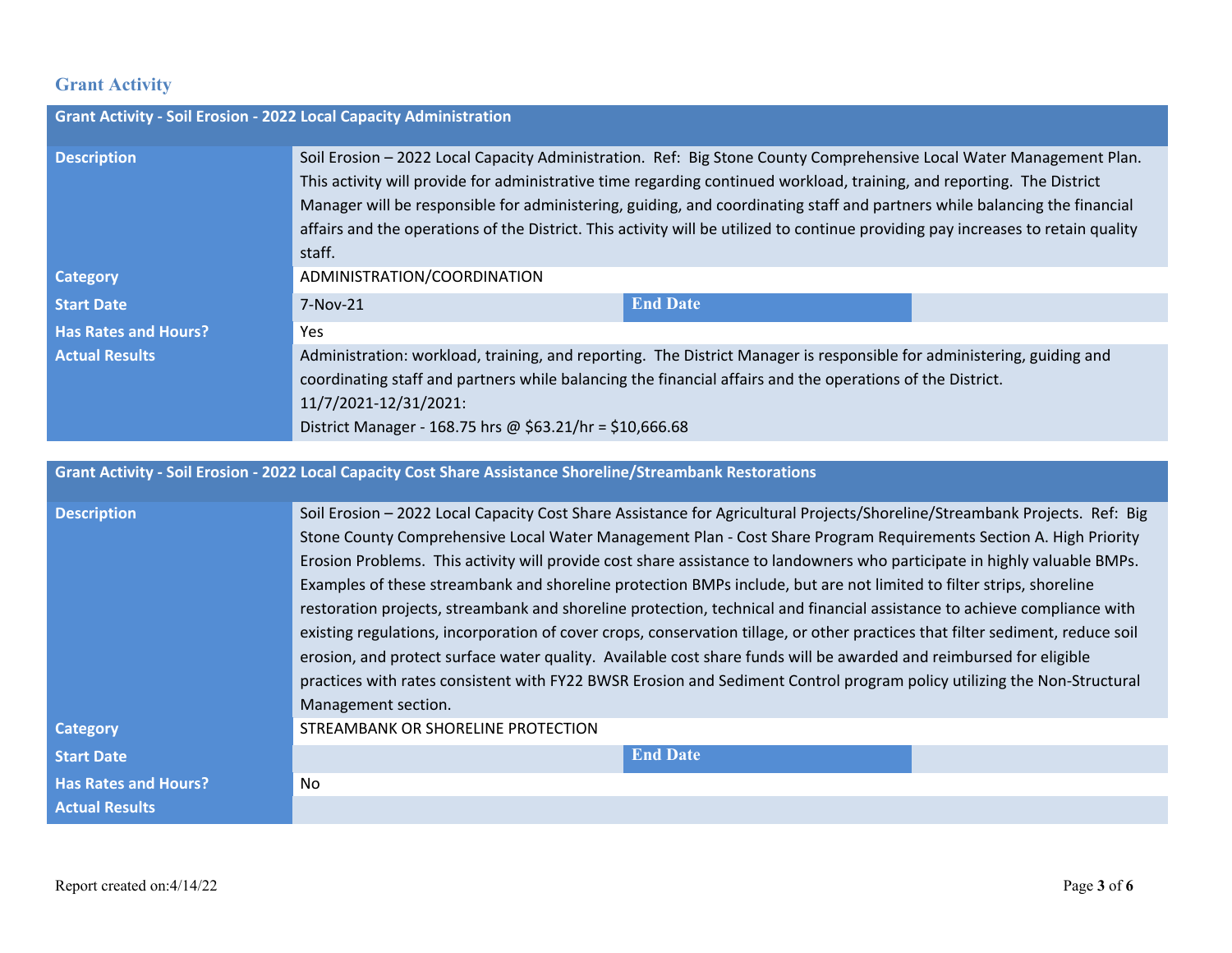|                                       | Grant Activity - Soil Erosion - 2022 Local Capacity Education/Information                                                                                                                                                                                                                                                                                                                                                                                                                                                                                                                                                                                                                                                                                                                                                                                                                                                                                                            |
|---------------------------------------|--------------------------------------------------------------------------------------------------------------------------------------------------------------------------------------------------------------------------------------------------------------------------------------------------------------------------------------------------------------------------------------------------------------------------------------------------------------------------------------------------------------------------------------------------------------------------------------------------------------------------------------------------------------------------------------------------------------------------------------------------------------------------------------------------------------------------------------------------------------------------------------------------------------------------------------------------------------------------------------|
| <b>Description</b>                    | Soil Erosion - 2022 Local Capacity Education and Information. Ref: Big Stone County Comprehensive Local Water<br>Management Plan. This activity will allow funding for necessary training events for staff. Examples of training include, but<br>are not limited to: MASWCD Leadership Institute, Administrative and Technical training sessions, training for staff for new<br>accounting software (additional training that is required to remain up to date with BWSR accounting requirements and<br>reports), conservation planning certification, prairie restoration training, shoreland restoration training, engineering<br>training, and other educational events provided by the USFWS, DNR, U of M, or NRCS training courses. This activity<br>provides funds for the actual costs of the training and education of staff, such as hotel costs and registration fees. This<br>activity may also be utilized for material costs for educational events put on by the SWCD. |
| <b>Category</b>                       | EDUCATION/INFORMATION                                                                                                                                                                                                                                                                                                                                                                                                                                                                                                                                                                                                                                                                                                                                                                                                                                                                                                                                                                |
| <b>Start Date</b>                     | <b>End Date</b>                                                                                                                                                                                                                                                                                                                                                                                                                                                                                                                                                                                                                                                                                                                                                                                                                                                                                                                                                                      |
| <b>Has Rates and Hours?</b>           | No                                                                                                                                                                                                                                                                                                                                                                                                                                                                                                                                                                                                                                                                                                                                                                                                                                                                                                                                                                                   |
| <b>Actual Results</b>                 |                                                                                                                                                                                                                                                                                                                                                                                                                                                                                                                                                                                                                                                                                                                                                                                                                                                                                                                                                                                      |
|                                       |                                                                                                                                                                                                                                                                                                                                                                                                                                                                                                                                                                                                                                                                                                                                                                                                                                                                                                                                                                                      |
|                                       | <b>Grant Activity - Soil Erosion - 2022 Local Capacity Equipment/Supplies</b>                                                                                                                                                                                                                                                                                                                                                                                                                                                                                                                                                                                                                                                                                                                                                                                                                                                                                                        |
| <b>Description</b><br><b>Category</b> | Soil Erosion - 2022 Local Capacity Equipment and Supplies. Ref: Big Stone County Comprehensive Local Water<br>Management Plan. This activity will contribute toward the purchase of equipment and technology as needed to increase<br>the District's ability to provide quality services to our customers. The District plans to utilize these grant dollars to<br>purchase the following equipment and technology, but not limited to: updated laptops and software for seasonal staff to<br>utilize to further engage with the public and submit reports, continued service from phone and internet lines into the<br>office (required for needed additional staff that cannot access the federal system), printer lease and monthly service<br>agreement to accommodate workload, wireless internet monthly fees required for the GPS equipment.<br>SUPPLIES/EQUIPMENT                                                                                                            |
|                                       |                                                                                                                                                                                                                                                                                                                                                                                                                                                                                                                                                                                                                                                                                                                                                                                                                                                                                                                                                                                      |
| <b>Start Date</b>                     | <b>End Date</b>                                                                                                                                                                                                                                                                                                                                                                                                                                                                                                                                                                                                                                                                                                                                                                                                                                                                                                                                                                      |
| <b>Has Rates and Hours?</b>           | No                                                                                                                                                                                                                                                                                                                                                                                                                                                                                                                                                                                                                                                                                                                                                                                                                                                                                                                                                                                   |
| <b>Actual Results</b>                 |                                                                                                                                                                                                                                                                                                                                                                                                                                                                                                                                                                                                                                                                                                                                                                                                                                                                                                                                                                                      |